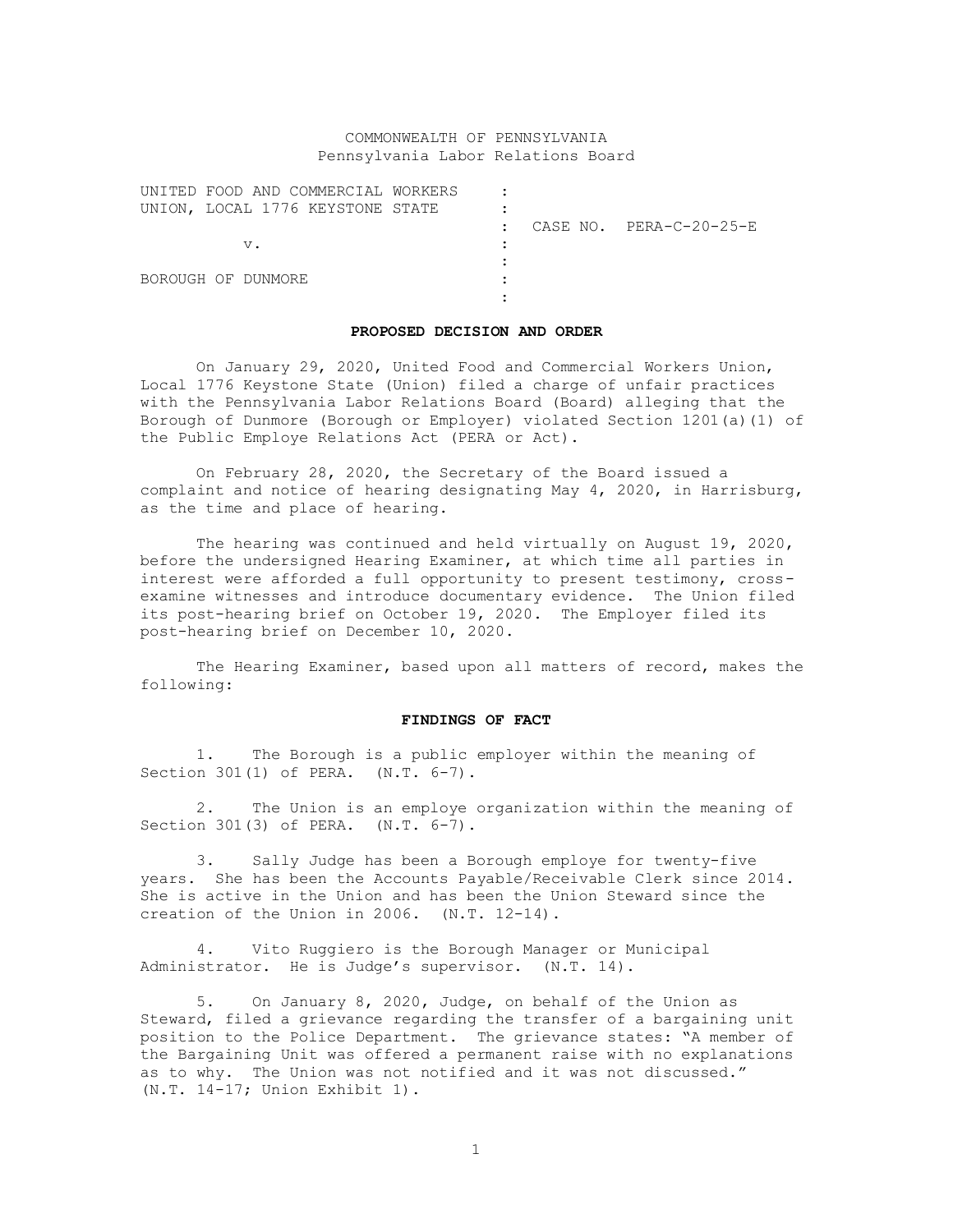6. On January 15, 2020, the Borough responded to the grievance filed by Judge with a letter from Ruggiero. Ruggiero wrote the letter to, in part, inform Borough Council on what he thought they should know about Judge's grievance. The letter states in relevant part:

RE: Response to  $1/8/20$  Grievance. . .

Dear Ms. Judge

Your above-referenced grievance is denied. It 1) is not clear or comprehensible on its face; 2) fails to identify the specific action alleged to be a violation, or the date of its first occurrence (and any continuation); 3) fails to identify the specific contract article(s)/section(s) alleged to have been violated; and 4) fails to identify the relief requested, if any. For each and all of those reasons your grievance is not valid, and no further action is required by the Borough.

Separately, and without waiving any other defenses, including but not limited to timeliness, your grievance is denied on the merits. Under Article 16 of our CBA the Borough retains and has the managerial right to manage its operations, and its bargaining unit employees. Nothing in the Wage article of the CBA (Article 8) or in any other article or section precludes the Borough from increasing wages of a bargaining unit employee so long as the revised wage is consistent with – i.e., within – the applicable structure set forth in that article.

Finally, in considering what I *believe* to be the import of your grievance, I note its intrinsic incongruity and inconsistency with your acceptance of over \$6,000 which the Borough gratuitously, and needlessly, paid to you over the last several months for performing tasks within the range of your job responsibilities, and for which no additional pay was required. By this response I am bringing that anomalous situation to the attention of Borough Council, which will need to determine what action, if any, it will take on it – prospectively and/or retroactively.

Sincerely

Vito P. Ruggiero.

(N.T. 17-18, 86; Union Exhibit 2)(emphasis in original).

7. On January 16, 2020, in response to Ruggiero's letter, Judge sent an email to the seven members of the Borough Council. Judge's email states in relevant part: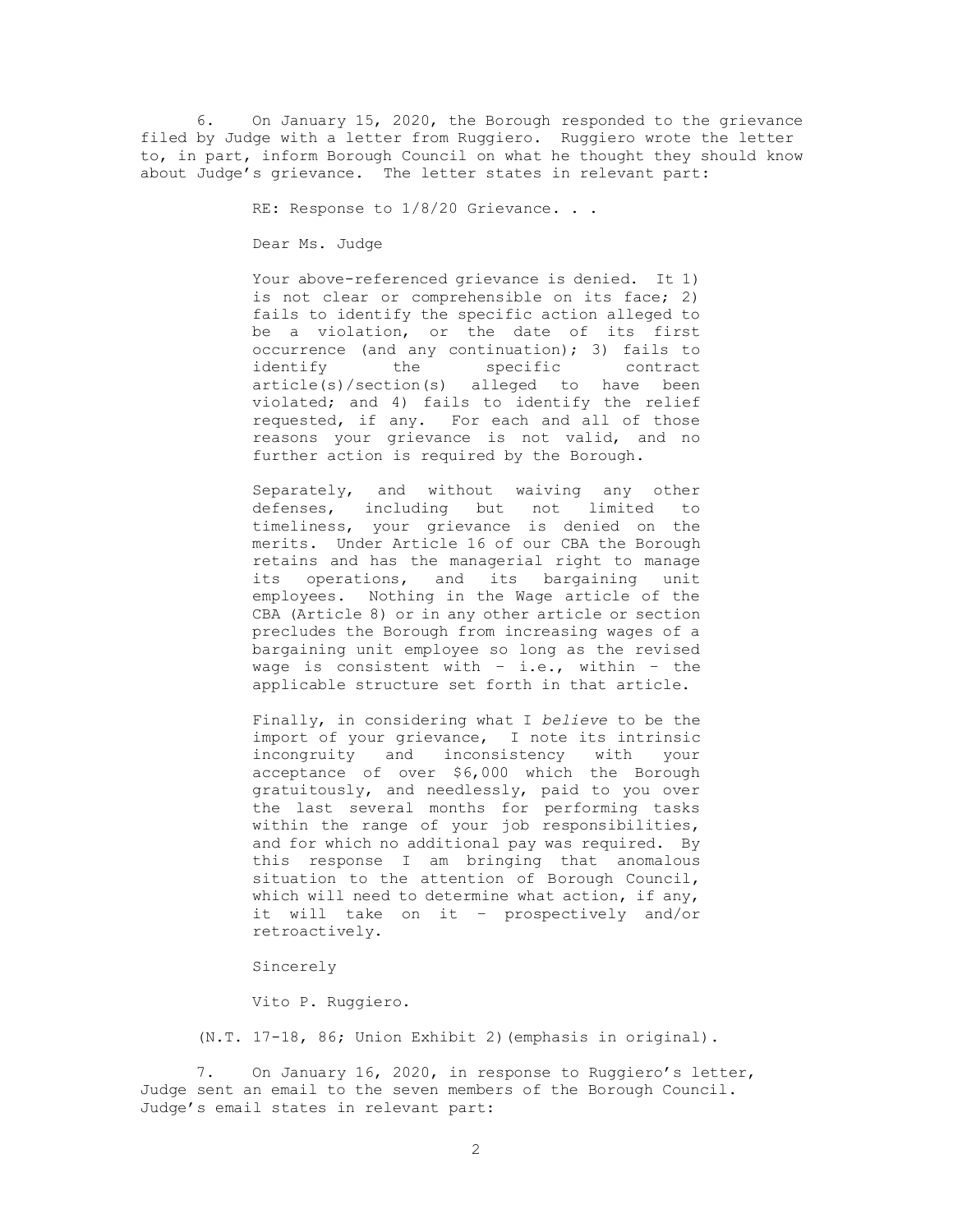Good Morning. Attached please find a response from a grievance that was filed with the Borough for an employee in the Clerical Union getting a 7,000 raise with no explanation to the Union as to why, when a 10,000 increase in salary was given back in 2018 to the same employee. As we state before, we do not begrudge anyone a raise but to be fair to everyone else.

As everyone knows, Jean Hill and I have been doing the Treasurer's responsibilities since May 2019. The Treasurer's job, as you all know, comes with a lot of responsibility and Jean and I were offered it with a stipend. This was **temporary** and is **NOT** an increase in our salary, because tomorrow our salary will go back to what it originally was. I want everyone to understand that we were doing our jobs along with another job for months. We made sure everything was done and there were no complaints from anyone. The Borough ran smoothly. . . .

**We would like to address all 7 Council members regarding this email so that we can discuss the threat that was given to us in our grievance that there maybe be prospectively and/or retroactively action against us.**

(N.T. 36; Union Exhibit 5)(emphasis in original).

#### **DISCUSSION**

The Union has alleged an independent violation of Section 1201(a)(1). Section 1201(a)(1) prohibits an employer from "interfering, restraining or coercing employes in the exercise of the rights guaranteed in Article IV of this Act." 43 P.S. §1101.1201(a)(1). An employer commits an independent violation of Section 1201(a)(1) "where in light of the totality of the circumstances the employer's actions have a tendency to coerce a reasonable employe in the exercise of protected rights." Fink v. Clarion County, 32 PPER ¶ 32165 at 404 (Final Order, 2001). Under this standard, the complainant does not have to show improper motive or that any employes have in fact been coerced. Northwestern School District, 16 PPER ¶ 16092 (Final Order, 1985); Pennsylvania State Corrections Officers Ass ' n v. Commonwealth of Pennsylvania, Department of Corrections, Pittsburgh SCI, 35 PPER 97 (Final Order, 2004). If the employer's conduct was not coercive, then no violation of Section 1201(a)(1) may be found. Id. Nor may a violation of Section 1201(a)(1) be found if the employer presents a legitimate basis for its conduct that outweighs any coercive effect the conduct may have. Temple University, 23 PPER ¶ 23118 (Proposed Decision and Order, 1992), affirmed on another ground, 25 PPER ¶ 25121 (Final Order 1994); Philadelphia Community College, 20 PPER ¶ 20194 (Proposed Decision and Order, 1989). However, if the employer presents no legitimate basis for its conduct that otherwise is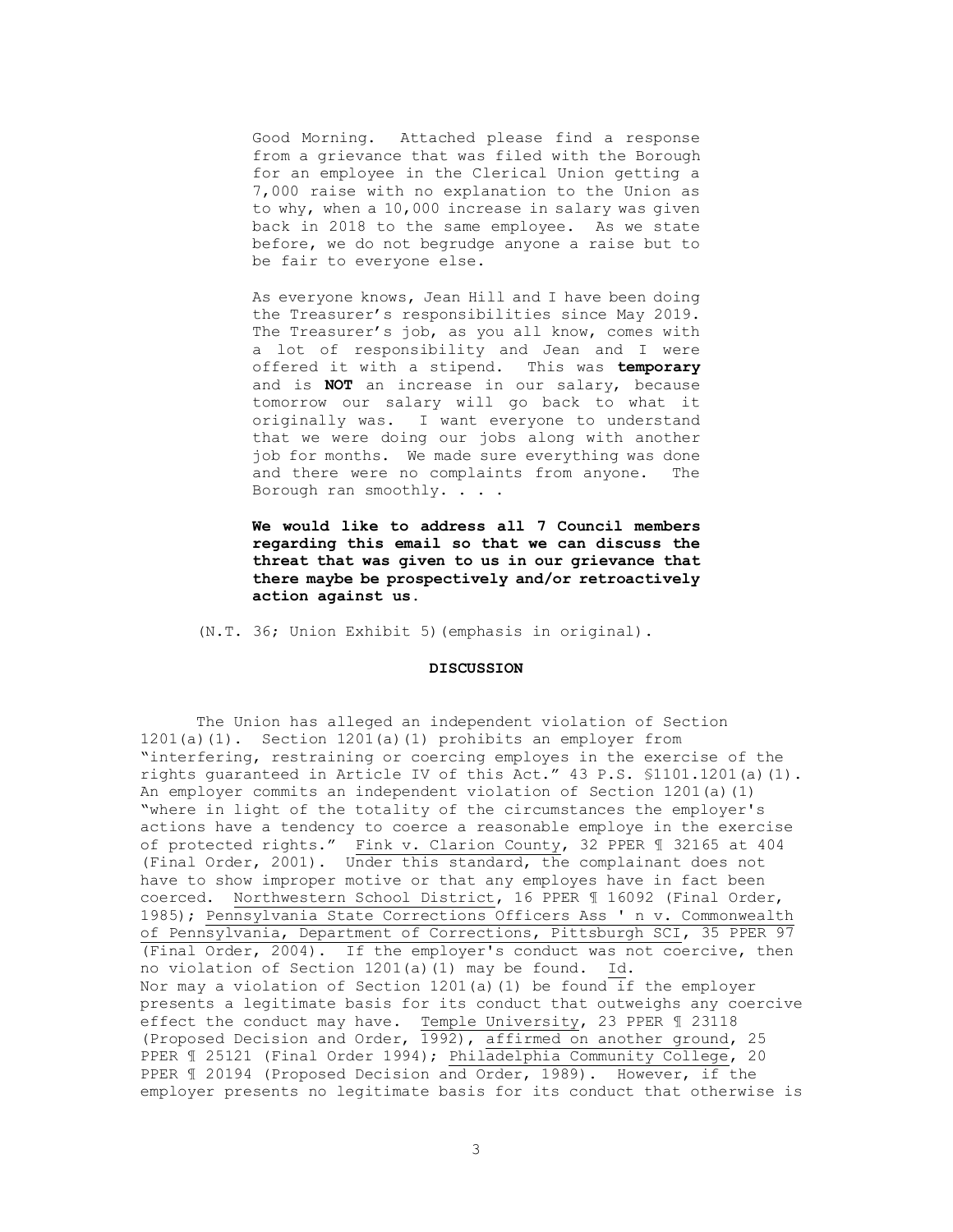coercive, then a violation of Section 1201(a)(1) must be found. Ringgold School District, 26 PPER ¶ 26155 (Final Order, 1995).

The record in this matter is clear that Ruggiero's letter to Judge would, in light of the totality of the circumstances, coerce a reasonable employe in the exercise of protected rights. In this matter, Judge, the Union Steward, exercised protected rights: she filed a grievance. The letter to Judge by Ruggiero is manifestly in response to her filing a grievance. The subject line of the letter is "Response to Grievance". The first two paragraphs of the letter properly discuss the Borough's response to Judge's grievance. However, the Borough included the third paragraph to the letter, which contains the unfair practice.

The third paragraph of the letter would coerce a reasonable employe because it threatens Judge with economic reprisal. Ruggiero, who is Judge's supervisor, states that Judge has "needlessly" been paid \$6,000.00 and that he was going to bring this "anomalous" situation to the attention of the Borough Council for a determination on what action to take, including, threateningly, "retroactive" action. I find a reasonable employe would read this letter as saying the Borough's response to Judge filing a grievance was that the Borough was going to consider reducing her pay and even possibly demand previous payments made to her be returned to the Borough. The letter says, in essence: our response to your grievance is that you may suffer financially. I find that this action by the Borough would have the tendency to coerce employes from filing grievances. I base this finding on the totality of the record and note that Judge, soon after receiving the letter from Ruggiero, wrote a letter to Borough Council defending herself (and another employe) from the claims in Ruggiero's letter and stating that she viewed Ruggiero's letter to be an explicit threat of prospective and retroactive action.

I find that that the coercive effect of the third paragraph of Ruggiero's letter far outweighs any legitimate basis it may have. Ruggiero could have expressed his opinion to Borough Council in any number of ways without framing his concerns as an economic threat to Judge immediately after, and in the context of, her exercise of protected rights. Specifically, Ruggiero's characterization of Judge's payments as "needless" and the threat to retroactively recoup payments in a letter to Judge in response to a grievance goes far beyond any obligation to inform Borough Council. Ruggiero may of course inform Borough Council of his views, but if he expresses them like he did in this case, they are nonetheless an independent violation of Section 1201(a)(1).

### **CONCLUSIONS**

The Hearing Examiner, therefore, after due consideration of the foregoing and the record as a whole, concludes and finds:

1. The Borough of Dunmore is a public employer within the meaning of Section 301(1) of PERA.

2. The Union is an employe organization within the meaning of Section 301(3) of PERA.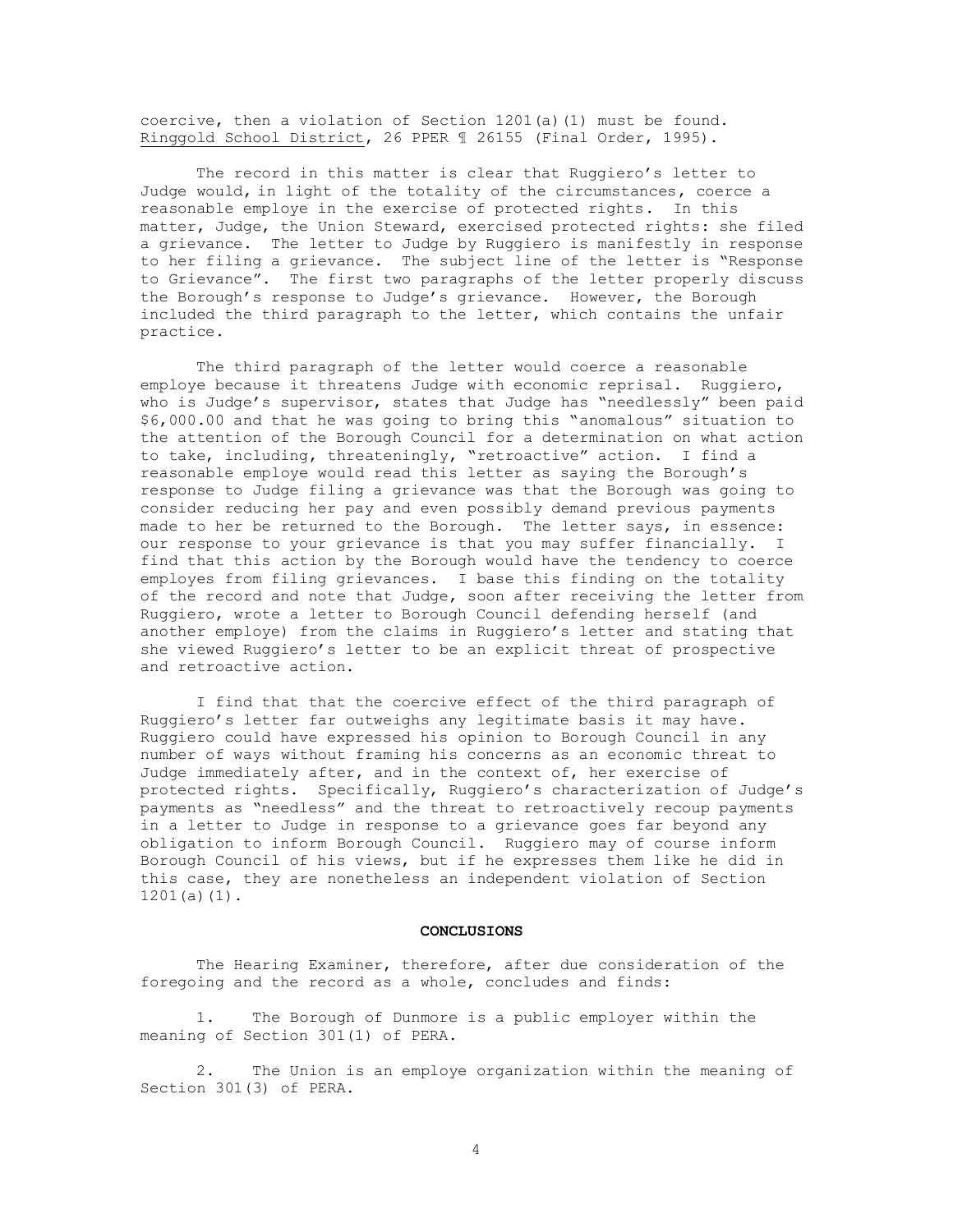3. The Board has jurisdiction over the parties hereto.

4. The Borough of Dunmore has committed unfair practices in violation of Section 1201(a)(1) of PERA.

## **ORDER**

In view of the foregoing and in order to effectuate the policies of the Act, the Hearing Examiner

#### **HEREBY ORDERS AND DIRECTS**

that the Borough of Dunmore shall:

1. Cease and desist from interfering, restraining or coercing employes in the exercise of the rights guaranteed in Article IV of the Act.

2. Take the following affirmative action:

(a) Post a copy of this Decision and Order within five (5) days from the effective date hereof in a conspicuous place readily accessible to the bargaining unit employes and have the same remain so posted for a period of ten (10) consecutive days;

(b) Furnish to the Board within twenty (20) days of the date hereof satisfactory evidence of compliance with this Decision and Order by completion and filing of the attached Affidavit of Compliance; and

(c) Serve a copy of the attached Affidavit of Compliance upon the Union.

# **IT IS HEREBY FURTHER ORDERED AND DIRECTED**

that in the absence of any exceptions filed pursuant to 34 Pa. Code § 95.98(a) within twenty (20) days of the date hereof, this decision and order shall become and be absolute and final.

**SIGNED, DATED AND MAILED** at Harrisburg, Pennsylvania, this fifth day of January, 2021.

PENNSYLVANIA LABOR RELATIONS BOARD

/s/ Stephen A. Helmerich STEPHEN A. HELMERICH, Hearing Examiner